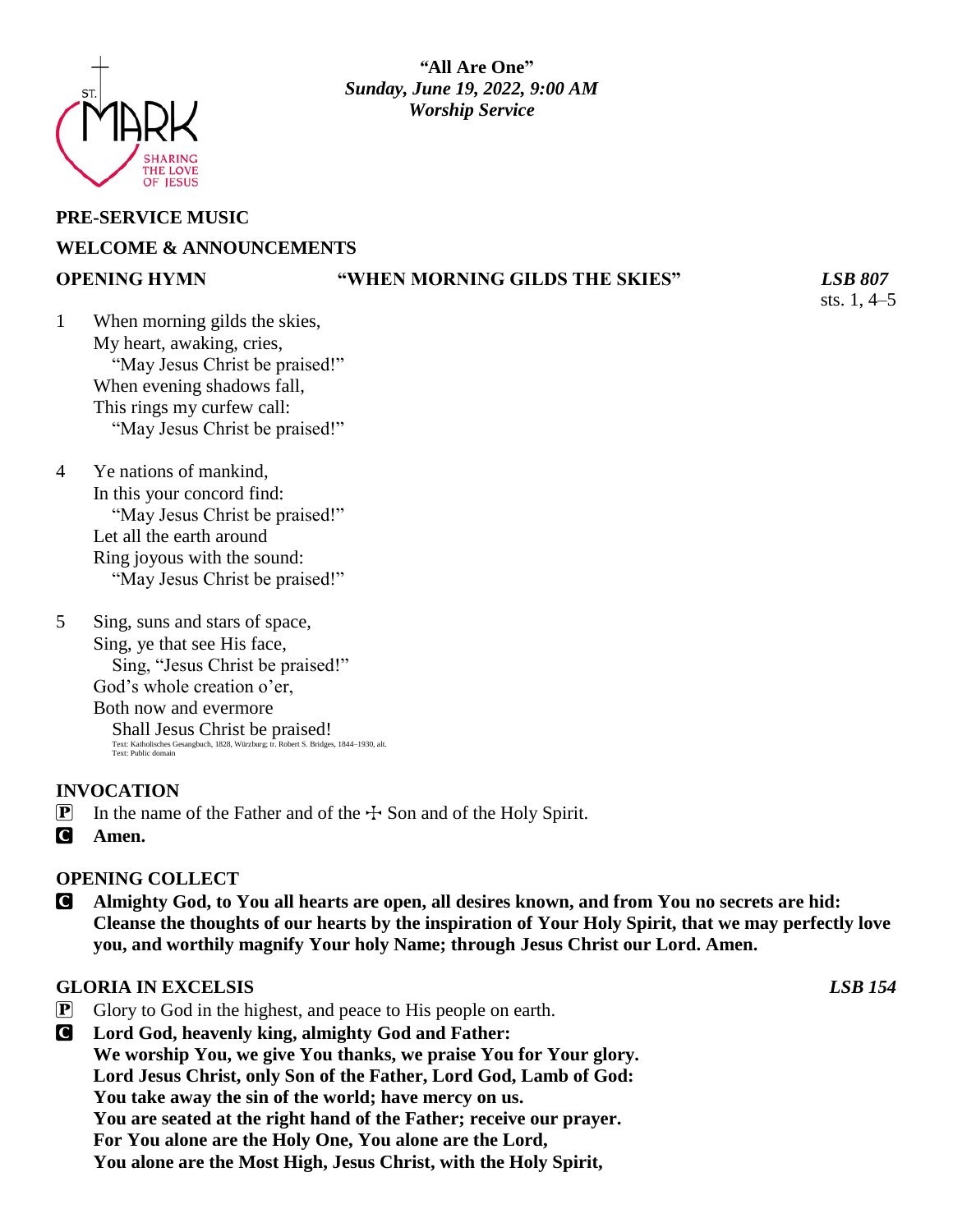# **in the glory of God the Father. Amen.**

### **SALUTATION**

P The Lord be with you.

C **And also with you.**

# **PRAYER OF THE DAY**

P Let us pray.

O God, You have prepared for those who love You such good things as surpass our understanding. Cast out all sins and evil desires from us, and pour into our hearts Your Holy Spirit to guide us into all blessedness; through Jesus Christ, Your Son, our Lord, who lives and reigns with You and the Holy Spirit, one God, now and forever.

C **Amen.**

# **FIRST READING** *Isaiah 65:1–9*

| <sup>1</sup> I was ready to be sought by those who did not ask for me;<br>I was ready to be found by those who did not seek me. |  |  |
|---------------------------------------------------------------------------------------------------------------------------------|--|--|
| I said, "Here am I, here am I,"                                                                                                 |  |  |
| to a nation that was not called by my name.                                                                                     |  |  |
| <sup>2</sup> I spread out my hands all the day                                                                                  |  |  |
| to a rebellious people,                                                                                                         |  |  |
| who walk in a way that is not good,                                                                                             |  |  |
| following their own devices;                                                                                                    |  |  |
| <sup>3</sup> a people who provoke me                                                                                            |  |  |
| to my face continually,                                                                                                         |  |  |
| sacrificing in gardens                                                                                                          |  |  |
| and making offerings on bricks;                                                                                                 |  |  |
| <sup>4</sup> who sit in tombs,                                                                                                  |  |  |
| and spend the night in secret places;                                                                                           |  |  |
| who eat pig's flesh,                                                                                                            |  |  |
| and broth of tainted meat is in their vessels;                                                                                  |  |  |
| <sup>5</sup> who say, "Keep to yourself,                                                                                        |  |  |
| do not come near me, for I am too holy for you."                                                                                |  |  |
| These are a smoke in my nostrils,                                                                                               |  |  |
| a fire that burns all the day.                                                                                                  |  |  |
| <sup>6</sup> Behold, it is written before me:                                                                                   |  |  |
| "I will not keep silent, but I will repay;                                                                                      |  |  |
| I will indeed repay into their bosom                                                                                            |  |  |
| both your iniquities and your fathers' iniquities together,                                                                     |  |  |
| says the LORD;                                                                                                                  |  |  |
| because they made offerings on the mountains                                                                                    |  |  |
| and insulted me on the hills.                                                                                                   |  |  |
| I will measure into their bosom                                                                                                 |  |  |
| payment for their former deeds."                                                                                                |  |  |
| <sup>8</sup> Thus says the LORD:                                                                                                |  |  |
| "As the new wine is found in the cluster,                                                                                       |  |  |
| and they say, 'Do not destroy it,                                                                                               |  |  |
| for there is a blessing in it,'                                                                                                 |  |  |
| so I will do for my servants' sake,                                                                                             |  |  |
| and not destroy them all.                                                                                                       |  |  |
| <sup>9</sup> I will bring forth offspring from Jacob,                                                                           |  |  |
|                                                                                                                                 |  |  |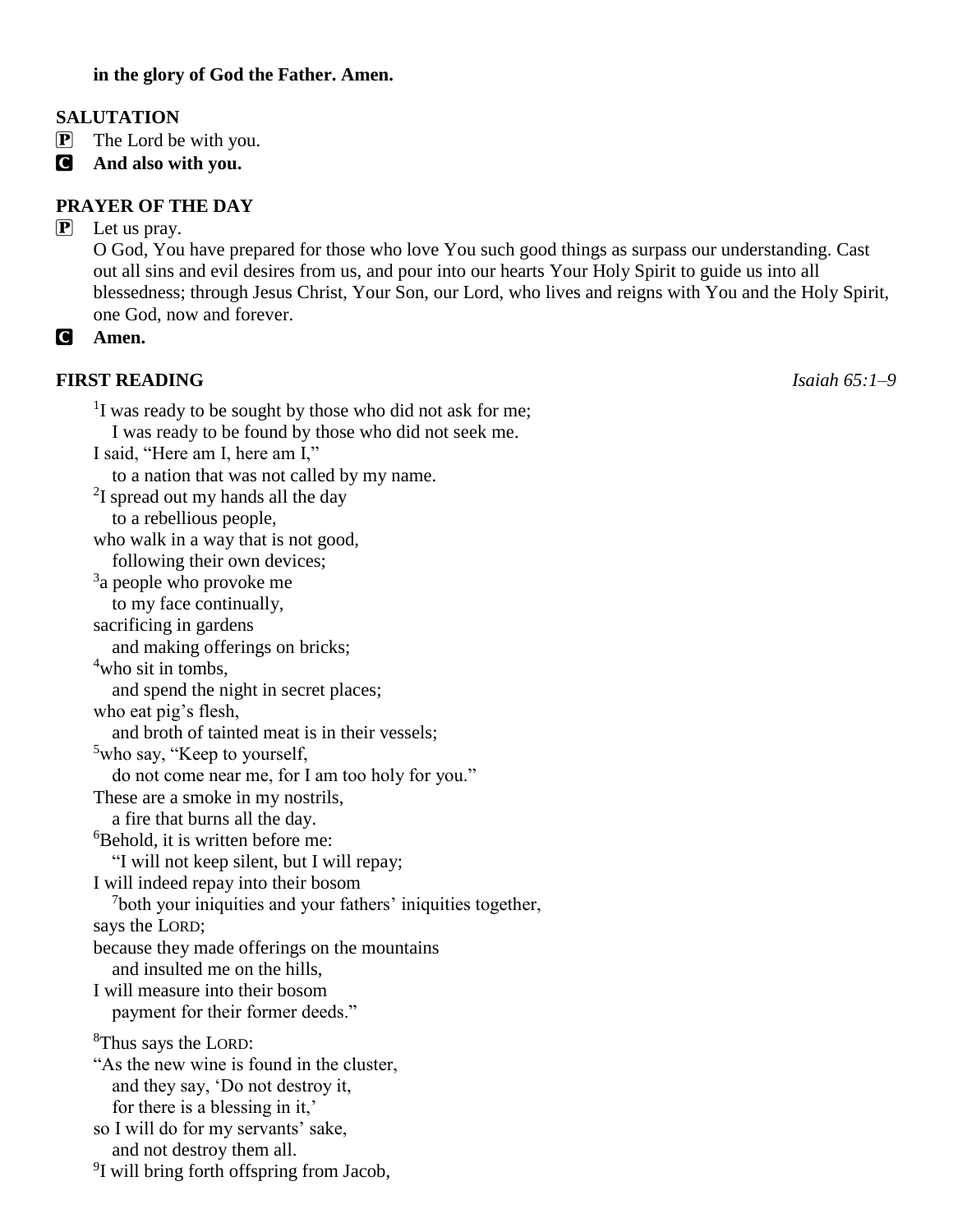and from Judah possessors of my mountains; my chosen shall possess it, and my servants shall dwell there."

 $\mathbf{P}$  This is the Word of the Lord.

C **Thanks be to God.**

#### **SECOND READING** *Galatians 3:23—4:7*

 $^{23}$ Now before faith came, we were held captive under the law, imprisoned until the coming faith would be revealed. <sup>24</sup>So then, the law was our guardian until Christ came, in order that we might be justified by faith.  $^{25}$ But now that faith has come, we are no longer under a guardian,  $^{26}$  for in Christ Jesus you are all sons of God, through faith. <sup>27</sup>For as many of you as were baptized into Christ have put on Christ. <sup>28</sup>There is neither Jew nor Greek, there is neither slave nor free, there is neither male nor female, for you are all one in Christ Jesus. <sup>29</sup>And if you are Christ's, then you are Abraham's offspring, heirs according to promise.

<sup>1</sup>I mean that the heir, as long as he is a child, is no different from a slave, though he is the owner of everything, <sup>2</sup>but he is under guardians and managers until the date set by his father. <sup>3</sup>In the same way we also, when we were children, were enslaved to the elementary principles of the world. <sup>4</sup>But when the fullness of time had come, God sent forth his Son, born of woman, born under the law, <sup>5</sup> to redeem those who were under the law, so that we might receive adoption as sons. <sup>6</sup>And because you are sons, God has sent the Spirit of his Son into our hearts, crying, "Abba! Father!" <sup>7</sup>So you are no longer a slave, but a son, and if a son, then an heir through God.

- $\mathbf{P}$  This is the Word of the Lord.
- C **Thanks be to God.**

### **HYMN "RISE, SHINE, YOU PEOPLE"** *LSB 825*

- 1 Rise, shine, you people! Christ the Lord has entered Our human story; God in Him is centered. He comes to us, by death and sin surrounded, With grace unbounded.
- 2 See how He sends the pow'rs of evil reeling; He brings us freedom, light and life and healing. All men and women, who by guilt are driven, Now are forgiven.
- 3 Come, celebrate, your banners high unfurling, Your songs and prayers against the darkness hurling. To all the world go out and tell the story Of Jesus' glory.
- 4 Tell how the Father sent His Son to save us. Tell of the Son, who life and freedom gave us. Tell how the Spirit calls from ev'ry nation His new creation. Text: Ronald A. Klug, 1939, alt. Text: © 1974 Augsburg Publishing House, admin. Augsburg Fortress. Used by permission: LSB Hymn License no. 110005819

# **THE HOLY GOSPEL** *Luke 8:26–39*

- P The Holy Gospel according to St. Luke, the eighth chapter.
- **G** Glory to You, O Lord.

<sup>26</sup>Then they sailed to the country of the Gerasenes, which is opposite Galilee. <sup>27</sup>When Jesus had stepped out on land, there met him a man from the city who had demons. For a long time he had worn no clothes, and he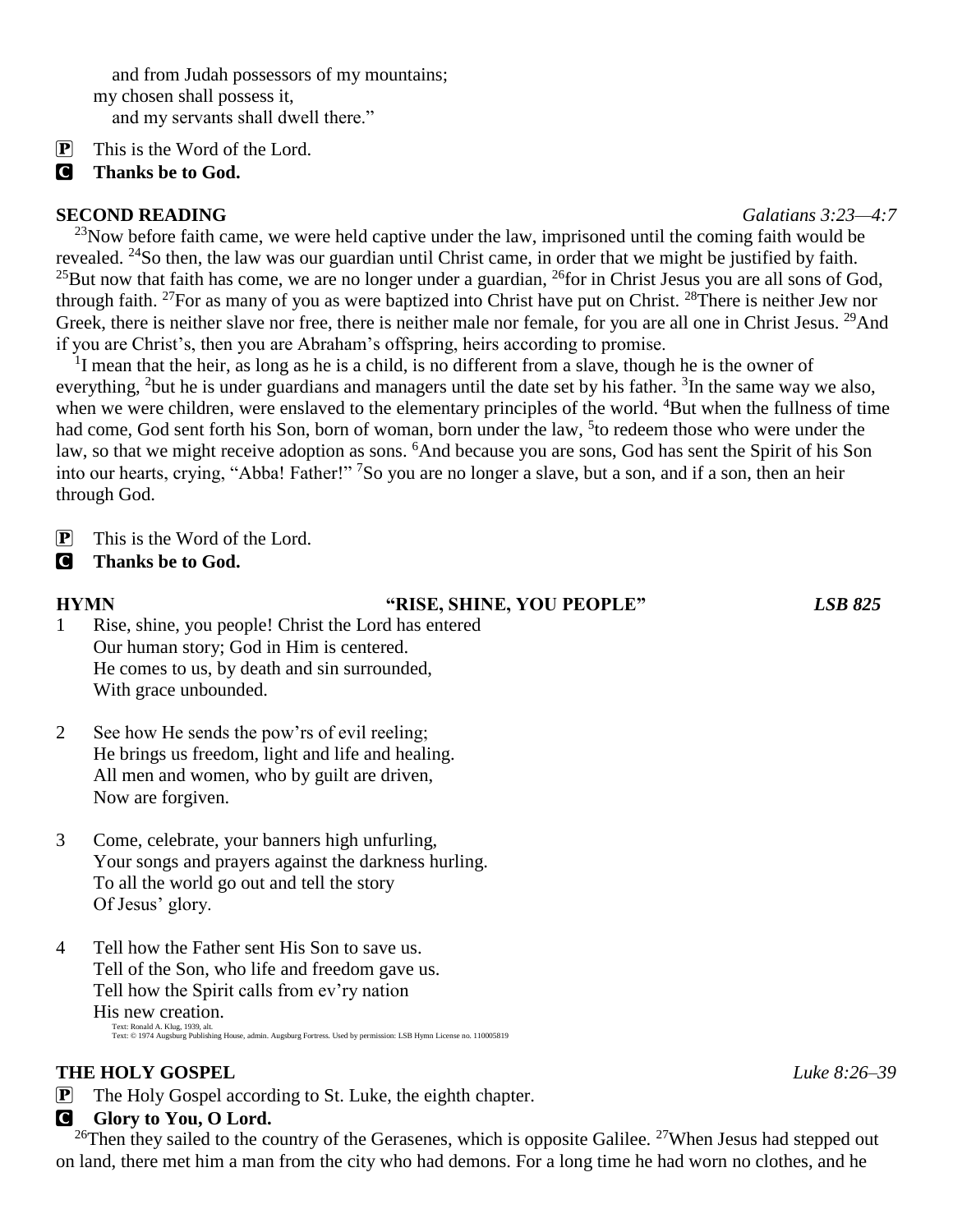had not lived in a house but among the tombs. <sup>28</sup>When he saw Jesus, he cried out and fell down before him and said with a loud voice, "What have you to do with me, Jesus, Son of the Most High God? I beg you, do not torment me." <sup>29</sup>For he had commanded the unclean spirit to come out of the man. (For many a time it had seized him. He was kept under guard and bound with chains and shackles, but he would break the bonds and be driven by the demon into the desert.) <sup>30</sup>Jesus then asked him, "What is your name?" And he said, "Legion," for many demons had entered him. <sup>31</sup>And they begged him not to command them to depart into the abyss. <sup>32</sup>Now a large herd of pigs was feeding there on the hillside, and they begged him to let them enter these. So he gave them permission. <sup>33</sup>Then the demons came out of the man and entered the pigs, and the herd rushed down the steep bank into the lake and were drowned.

 $34$ When the herdsmen saw what had happened, they fled and told it in the city and in the country.  $35$ Then people went out to see what had happened, and they came to Jesus and found the man from whom the demons had gone, sitting at the feet of Jesus, clothed and in his right mind, and they were afraid. <sup>36</sup>And those who had seen it told them how the demon-possessed man had been healed. <sup>37</sup>Then all the people of the surrounding country of the Gerasenes asked him to depart from them, for they were seized with great fear. So he got into the boat and returned. <sup>38</sup>The man from whom the demons had gone begged that he might be with him, but Jesus sent him away, saying, <sup>39"</sup>Return to your home, and declare how much God has done for you." And he went away, proclaiming throughout the whole city how much Jesus had done for him.

P This is the Gospel of the Lord.

C **Praise to You, O Christ.**

#### THE SERMON "ALL ARE ONE"

#### **NICENE CREED**

C **I believe in one God, the Father Almighty, maker of heaven and earth and of all things visible and invisible.**

> **And in one Lord Jesus Christ, the only-begotten Son of God, begotten of His Father before all worlds, God of God, Light of Light, very God of very God, begotten, not made, being of one substance with the Father, by whom all things were made; who for us men and for our salvation came down from heaven and was incarnate by the Holy Spirit of the virgin Mary and was made man; and was crucified also for us under Pontius Pilate. He suffered and was buried. And the third day He rose again according to the Scriptures and ascended into heaven and sits at the right hand of the Father. And He will come again with glory to judge both the living and the dead, whose kingdom will have no end.**

**And I believe in the Holy Spirit, the Lord and giver of life, who proceeds from the Father and the Son, who with the Father and the Son together is worshiped and glorified,**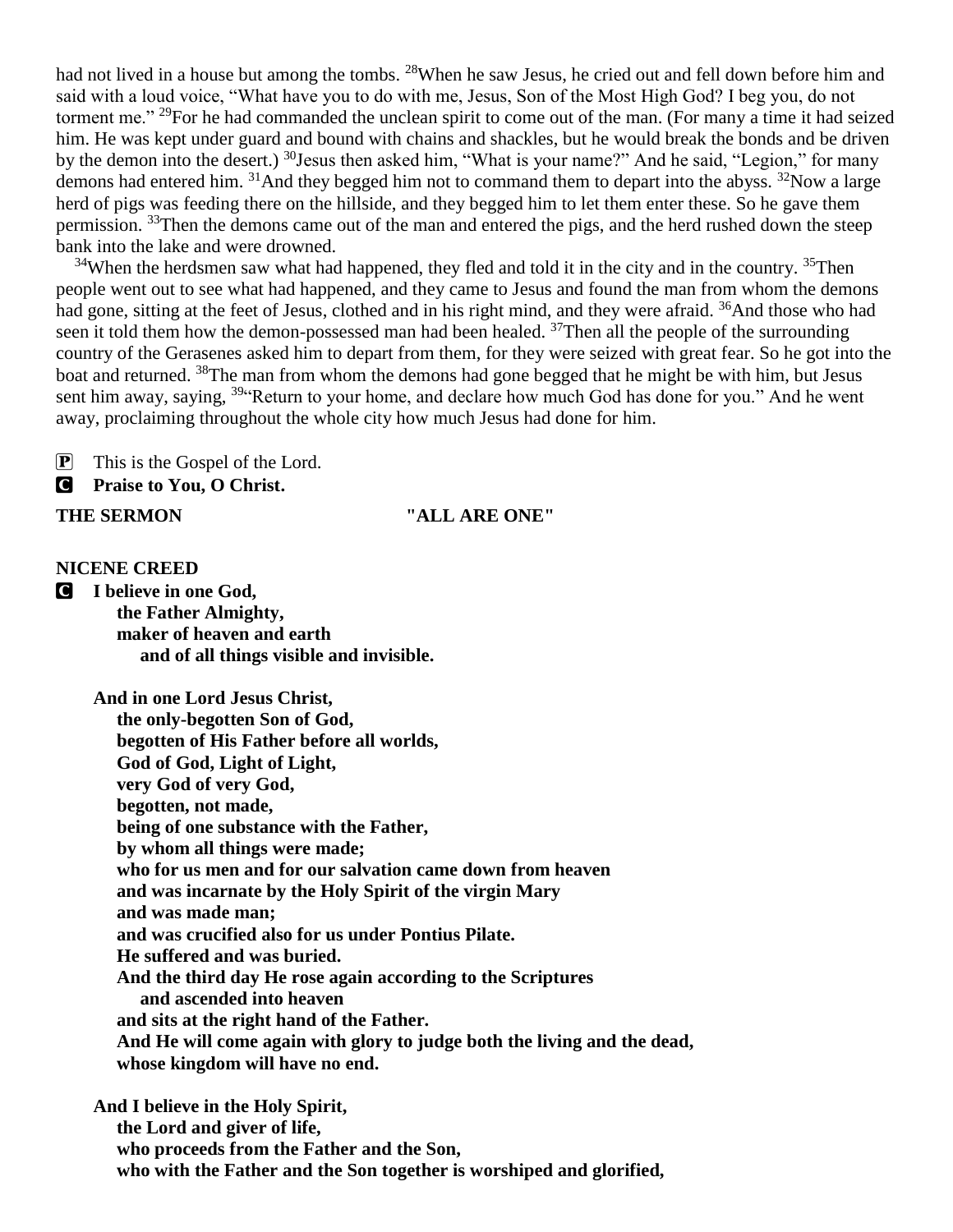**who spoke by the prophets. And I believe in one holy Christian and apostolic Church, I acknowledge one Baptism for the remission of sins, and I look for the resurrection of the dead** and the life  $\div$  of the world to come. Amen.

# **THE PRAYERS OF THE CHURCH**

# **CONFESSION AND ABSOLUTION**

- $\boxed{\mathbf{P}}$  When you call to Me, I will answer you, says the Lord.
- C **I will be with you in trouble; I will rescue you and honor you.**
- $\left| \mathbf{P} \right|$  With long life the Lord will satisfy you
- C **and show you His salvation.**

*(Silence for meditation and reflection)*

- P Let us confess our sin in the presence of God and of one another.
- C **I confess to God Almighty, before the whole company of heaven and to you, my brothers and sisters, that I have sinned in thought, word, and deed by my fault, by my own fault, by my own most grievous fault; wherefore I pray God Almighty to have mercy on me, forgive me all my sins, and bring me to everlasting life. Amen.**
- P Almighty God in His mercy has given His Son to die for you and for His sake forgives you all your sins. As a called and ordained servant of Christ, and by His authority, I therefore forgive you all your sins in the name of the Father and of the  $\pm$  Son and of the Holy Spirit.
- C **Amen.**
- $\boxed{\mathbf{P}}$  May the Lord, who has begun this good work in us, bring it to completion in the day of our Lord Jesus Christ.
- C **Amen.**

# **PAX DOMINI**

- P The peace of the Lord be with you always.
- C **And also with you.**

### **HYMN "THE GOD OF ABRAHAM PRAISE"** *LSB 798* sts. 1, 3 1 The God of Abr'ham praise, Who reigns enthroned above; Ancient of everlasting days And God of love. Jehovah, great I AM! By earth and heav'n confessed; I bow and bless the sacred name

 Forever blest. 3 The God of Abr'ham praise, Whose all-sufficient grace Shall guide me all my pilgrim days In all my ways.

He deigns to call me friend; He calls Himself my God.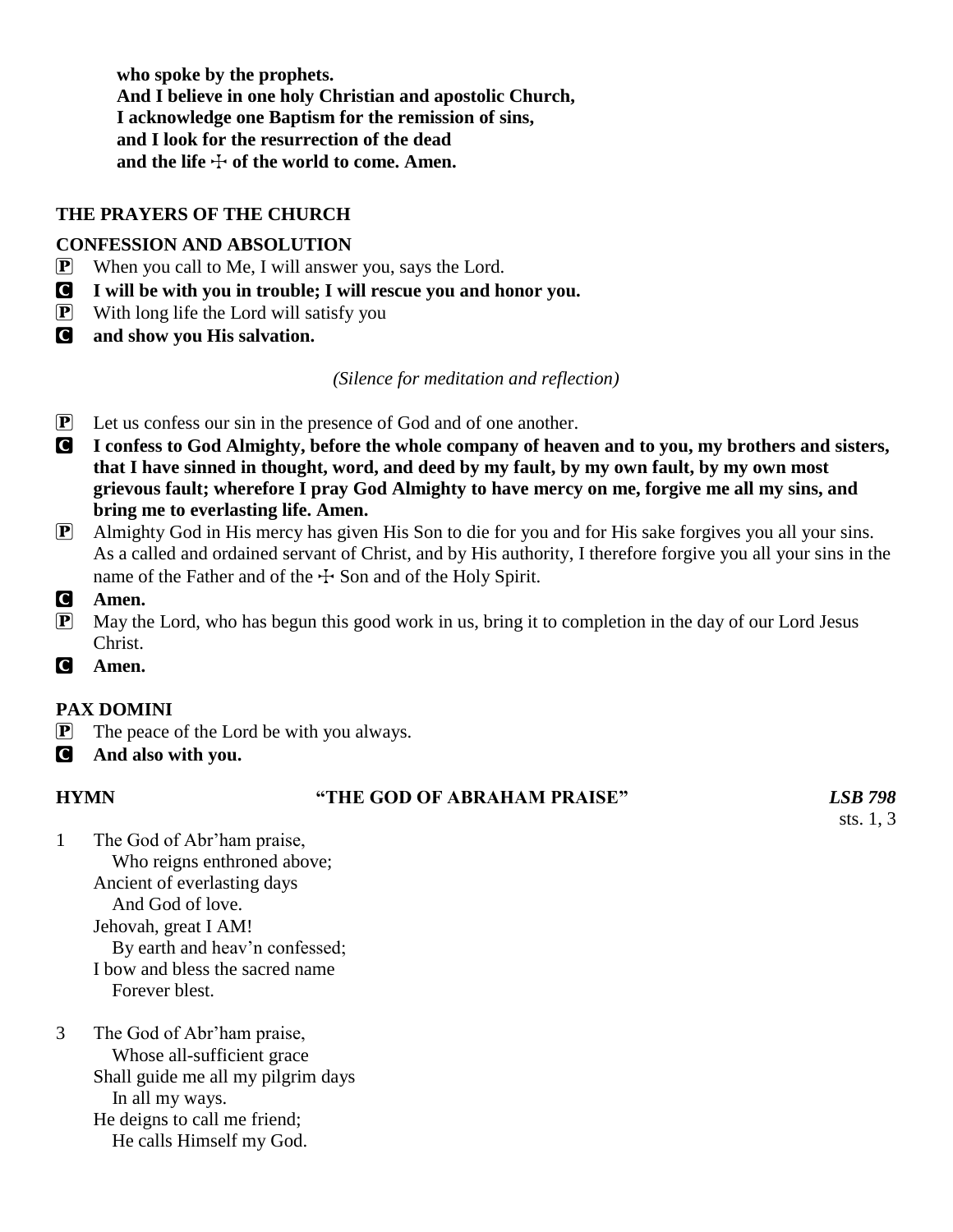And He shall save me to the end Through Jesus' blood.

Text: Thomas Olivers, 1725–99, alt. Text: Public domain

#### **PREFACE**

- $\mathbf{P}$  The Lord be with you.
- C **And also with you.**
- $\mathbf{P}$  Lift up your hearts.
- C **We lift them to the Lord.**
- P Let us give thanks to the Lord our God.
- C **It is right to give Him thanks and praise.**

### **PROPER PREFACE**

### **SANCTUS** *LSB 161*

C **Holy, holy, holy Lord God of pow'r and might: Heaven and earth are full of Your glory. Hosanna. Hosanna. Hosanna in the highest. Blessed is He who comes in the name of the Lord. Hosanna in the highest.**

# **THE GREAT THANKSGIVING**

P Holy and gracious Father: In Your infinite love You made us for Yourself, and, when we had fallen into sin and become subject to evil and death, You, in Your mercy, sent Jesus Christ, Your only and eternal Son, to share our human nature, to live and die as one of us, to reconcile us to You, the God and Father of all.

He stretched out His arms upon the cross, and offered Himself, in obedience to Your will, a perfect sacrifice for the whole world.

Our Lord Jesus Christ, on the night on which He was betrayed, took bread; and when He had given thanks, He broke it, and gave it to the disciples and said, "Take, eat: This is My Body, which is given for you. Do this in remembrance of Me."

In the same way also after supper, He took the cup; and when He had given thanks, He blessed it and gave it to His disciples and said, "Take, drink of this all of you: This cup is the New Testament in My Blood, which is shed for You and for many for the forgiveness of sins. This do, as often as you drink it, in remembrance of Me."

#### **PROCLAMATION OF CHRIST**

- $\left| \mathbf{P} \right|$  Therefore, we proclaim the mystery of faith:
- C **Christ has died. Christ has risen. Christ will come again.**
- P We celebrate the memorial of our redemption, O Father, in this our act of praise and thanksgiving. Recalling His death, resurrection, and ascension, we offer you these gifts of bread and wine. Sanctify them by Your Holy Spirit to be for Your people the Body and Blood of Your Son, the holy food and drink of new and unending life in Him. Sanctify us also that we may faithfully receive this holy Sacrament, and serve You in unity, steadfastness, and peace; and at the last day bring us with all Your saints into the joy of Your eternal kingdom.

# **THE GREAT AMEN**

- P All this we ask through Your Son, Jesus Christ: By Him, and with Him, and in Him, in the unity of the Holy Spirit all honor and glory is Yours, Almighty Father, now and forever.
- C **Amen.**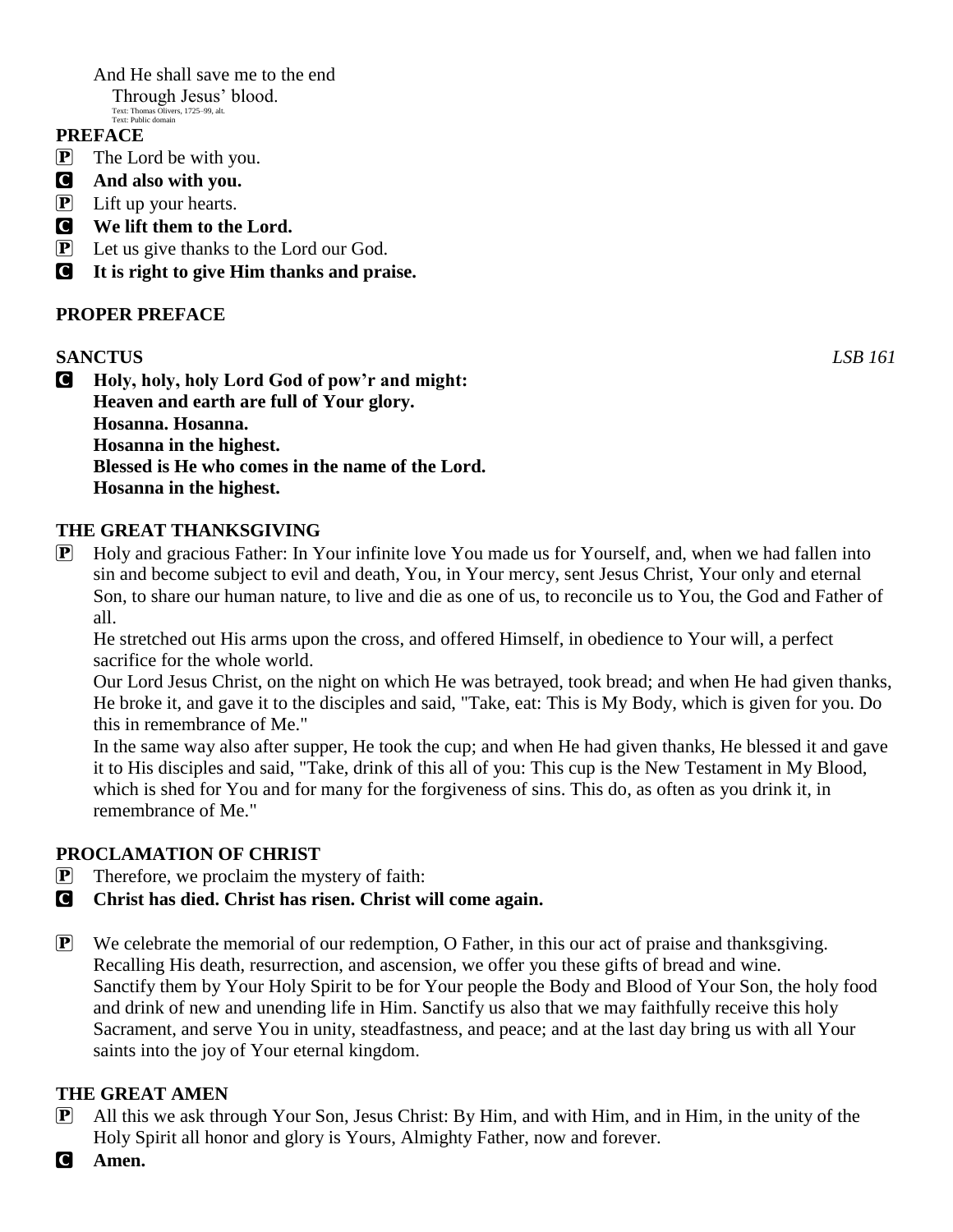#### **LORD'S PRAYER**

C **Our Father who art in heaven, hallowed be Thy name, Thy kingdom come, Thy will be done on earth as it is in heaven; give us this day our daily bread; and forgive us our trespasses as we forgive those who trespass against us; and lead us not into temptation, but deliver us from evil. For Thine is the kingdom and the power and the glory forever and ever. Amen.**

### **INVITATION**

P Welcome to the Lord's Table. Receive the bread of heaven and the cup of salvation.

C **Amen.**

# **AGNUS DEI** *LSB 163* C **Lamb of God, You take away the sin of the world; have mercy on us. Lamb of God, You take away the sin of the world; have mercy on us.**

**Lamb of God, You take away the sin of the world; grant us peace.**

# **DISTRIBUTION HYMNS:**

# **"AMAZING GRACE"** *LSB 744*

1 Amazing grace—how sweet the sound— That saved a wretch like me! I once was lost but now am found, Was blind but now I see!

- 2 The Lord has promised good to me, His Word my hope secures; He will my shield and portion be As long as life endures.
- 3 Through many dangers, toils, and snares I have already come; His grace has brought me safe thus far, His grace will lead me home.
- 4 Yes, when this flesh and heart shall fail And mortal life shall cease, Amazing grace shall then prevail In heaven's joy and peace.
- 5 When we've been there ten thousand years, Bright shining as the sun,

sts. 1–5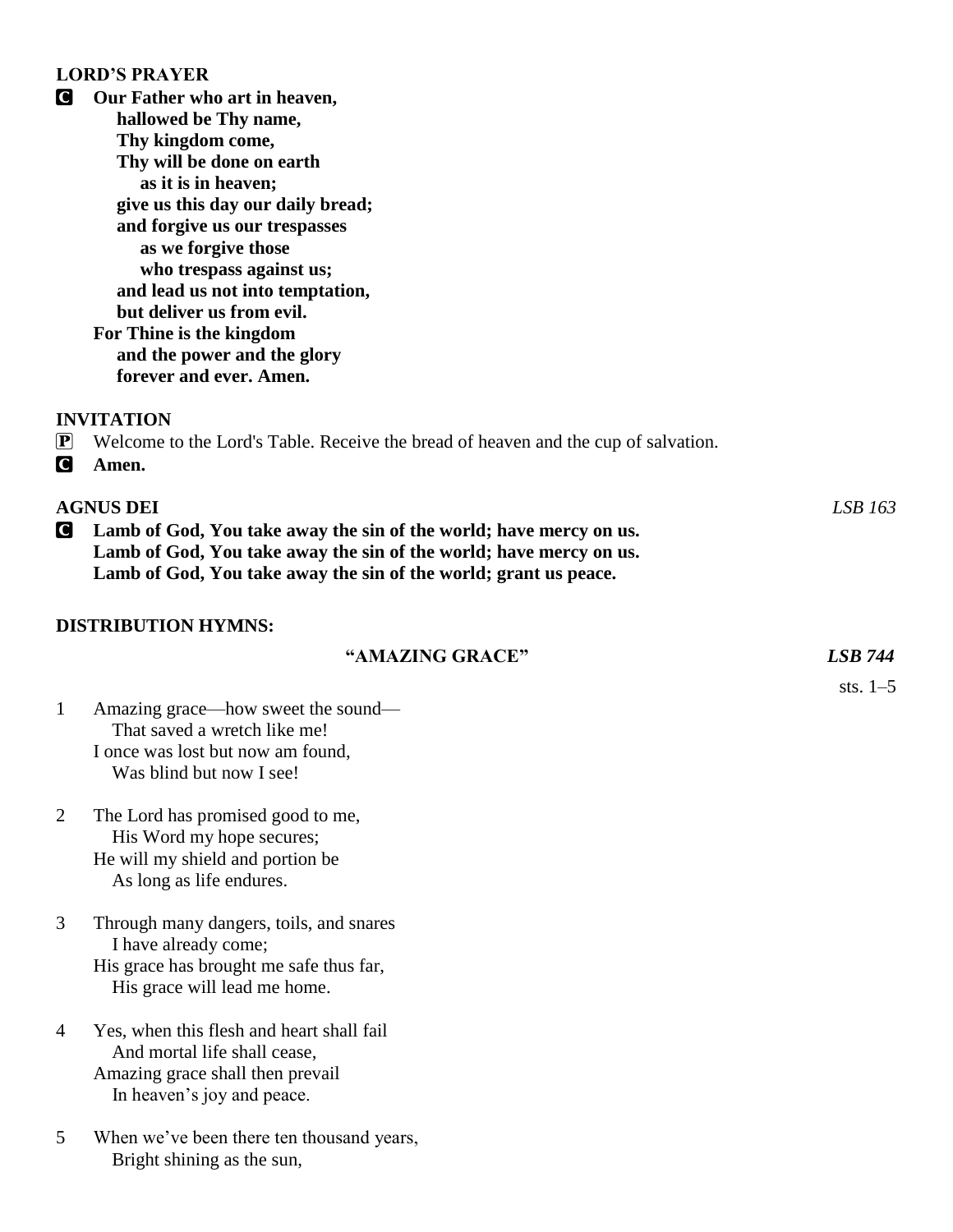We've no less days to sing God's praise Than when we'd first begun.<br>Text (sts. 1–4): John Newton, 1725–1807, alt.; (st. 5): A Collection of Sacred Ballads, 1790, Richmond<br>Text: Public domain

| $\mathbf{1}$   | "LORD JESUS CHRIST, WE HUMBLY PRAY"<br>Lord Jesus Christ, we humbly pray<br>That we may feast on You today;<br>Beneath these forms of bread and wine<br>Enrich us with Your grace divine.                                                                                                                                                                                                                                        | <b>LSB 623</b> |
|----------------|----------------------------------------------------------------------------------------------------------------------------------------------------------------------------------------------------------------------------------------------------------------------------------------------------------------------------------------------------------------------------------------------------------------------------------|----------------|
| 2              | Give us, who share this wondrous food,<br>Your body broken and Your blood,<br>The grateful peace of sins forgiv'n,<br>The certain joys of heirs of heav'n.                                                                                                                                                                                                                                                                       |                |
| 3              | By faith Your Word has made us bold<br>To seize the gift of love retold;<br>All that You are we here receive,<br>And all we are to You we give.                                                                                                                                                                                                                                                                                  |                |
| 4              | One bread, one cup, one body, we,<br>Rejoicing in our unity,<br>Proclaim Your love until You come<br>To bring Your scattered loved ones home.                                                                                                                                                                                                                                                                                    |                |
| $\mathfrak{S}$ | Lord Jesus Christ, we humbly pray:<br>O keep us steadfast till that day<br>When each will be Your welcomed guest<br>In heaven's high and holy feast.<br>Text: Henry E. Jacobs, 1844-1932, alt.<br>Text: Public domain<br>"SENT FORTH BY GOD'S BLESSING"                                                                                                                                                                          | <b>LSB 643</b> |
| $\mathbf{1}$   | Sent forth by God's blessing,<br>Our true faith confessing,<br>The people of God from His dwelling take leave.<br>The Supper is ended.<br>O now be extended<br>The fruits of this service in all who believe.<br>The seed of His teaching,<br>Receptive souls reaching,<br>Shall blossom in action for God and for all.<br>His grace did invite us,<br>His love shall unite us<br>To work for God's kingdom and answer His call. |                |
| 2              | With praise and thanksgiving<br>To God ever-living,<br>The tasks of our ev'ryday life we will face.<br>Our faith ever sharing,<br>In love ever caring,<br>Embracing His children of each tribe and race.<br>With Your feast You feed us,<br>With Your light now lead us;                                                                                                                                                         |                |